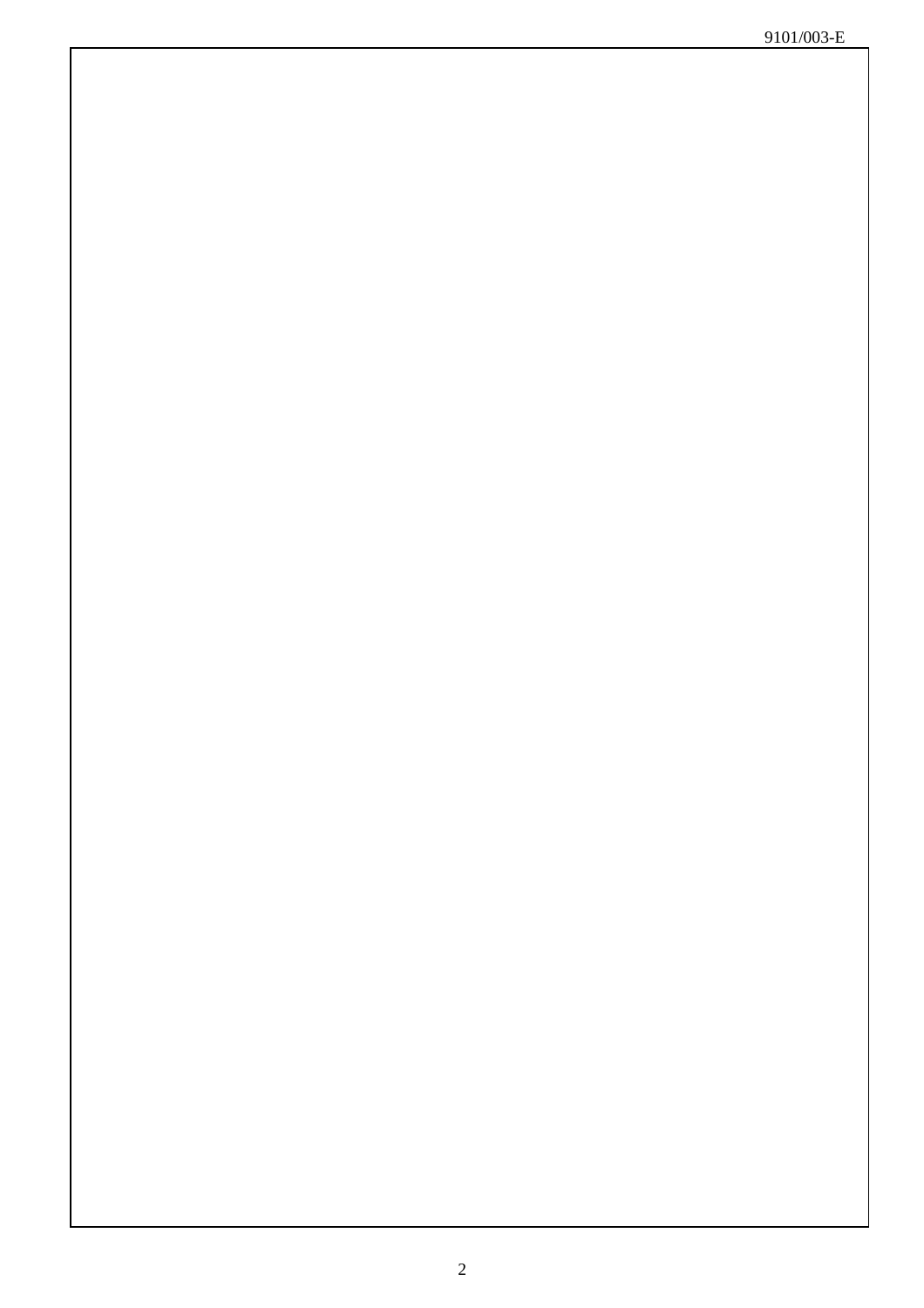## *Please note*

#### *For this survey:*

- When providing estimates in respect of expected capital expenditure, please take into account all factors, which may influence the figures, for example the effect of specific policies and inflation. The respondents retain the right to revise their estimates.
- Provide estimates of capital expenditure at current prices (year 2005 prices).
- Capital expenditure includes all expenditure on construction works, land and existing buildings, fees payable to architects, engineers and other professional enterprises (firms) relating to the different construction items, machinery and equipment, computer hardware and software and capital expenditure financed from loans or grants received from other public institutions.
- Capital expenditure excludes loans granted to other institutions.
- Where expenditure on a specific project (such as roads) extends beyond the magisterial boundary, furnish **an estimated apportionment** of the amounts **between the municipalities or towns concerned.**
- Indicate all monetary values **in rand thousands** (R'000). Where the values in your accounts are not expressed in thousands, round them off to the nearest rand thousand.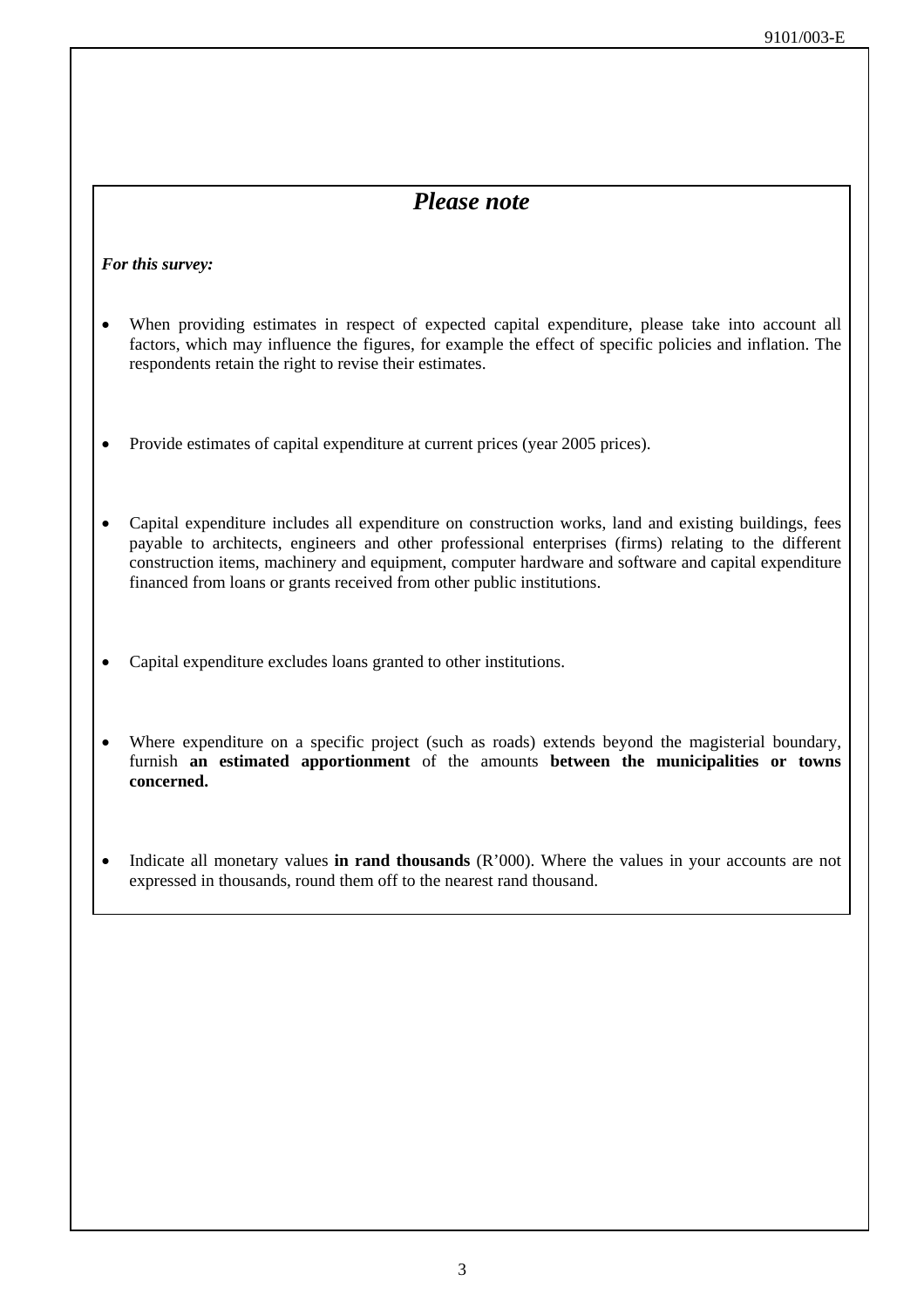# **Part 1 – Actual and expected capital expenditure**

#### *Note*

- **Only complete** what is applicable to your institution.
- **Total capital expenditure:** Total capital expenditure on construction work in the relevant financial year.
- **Total allocation to private construction firms:** Indicate only that part of the capital expenditure that has been allocated to the private construction industry.

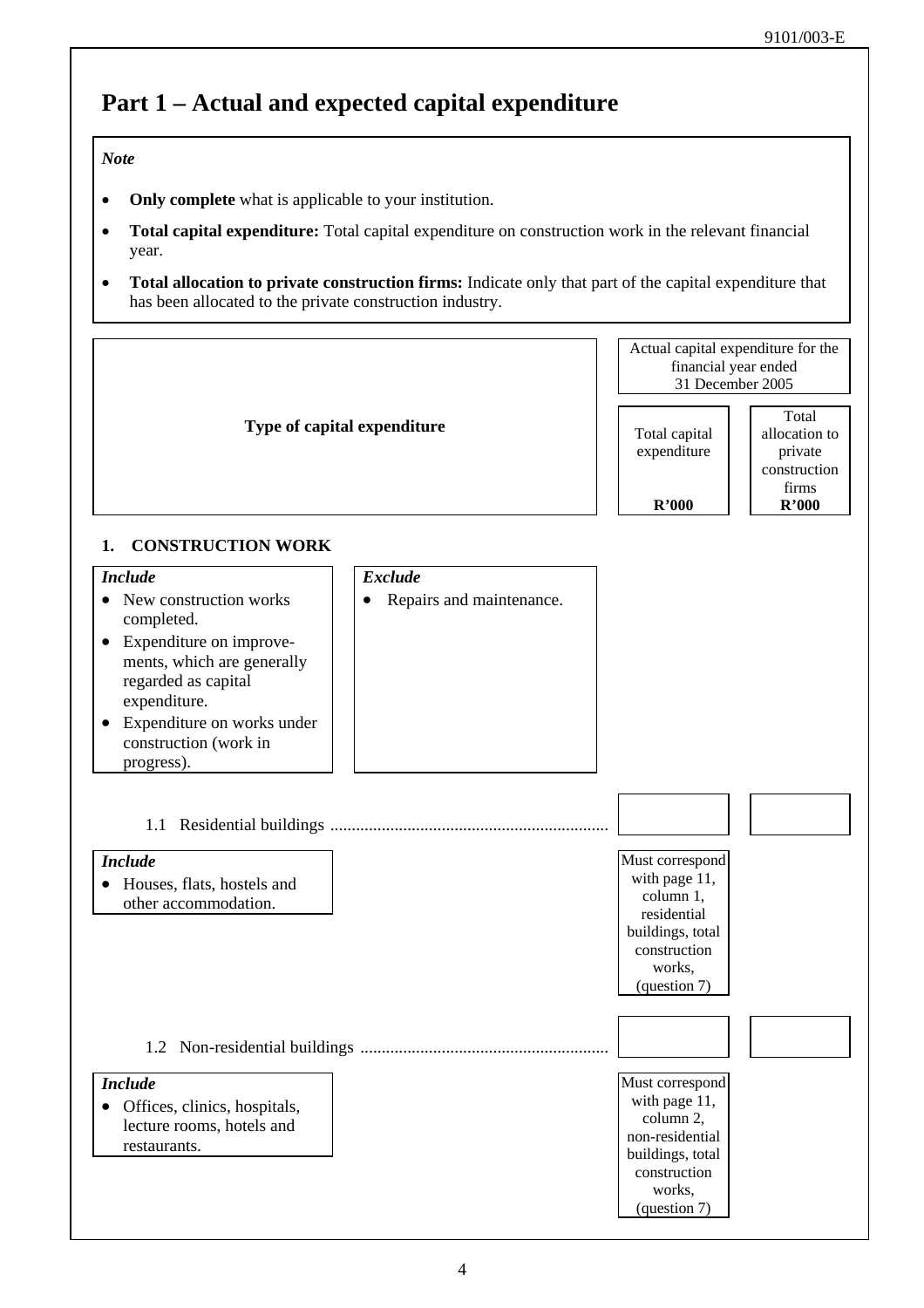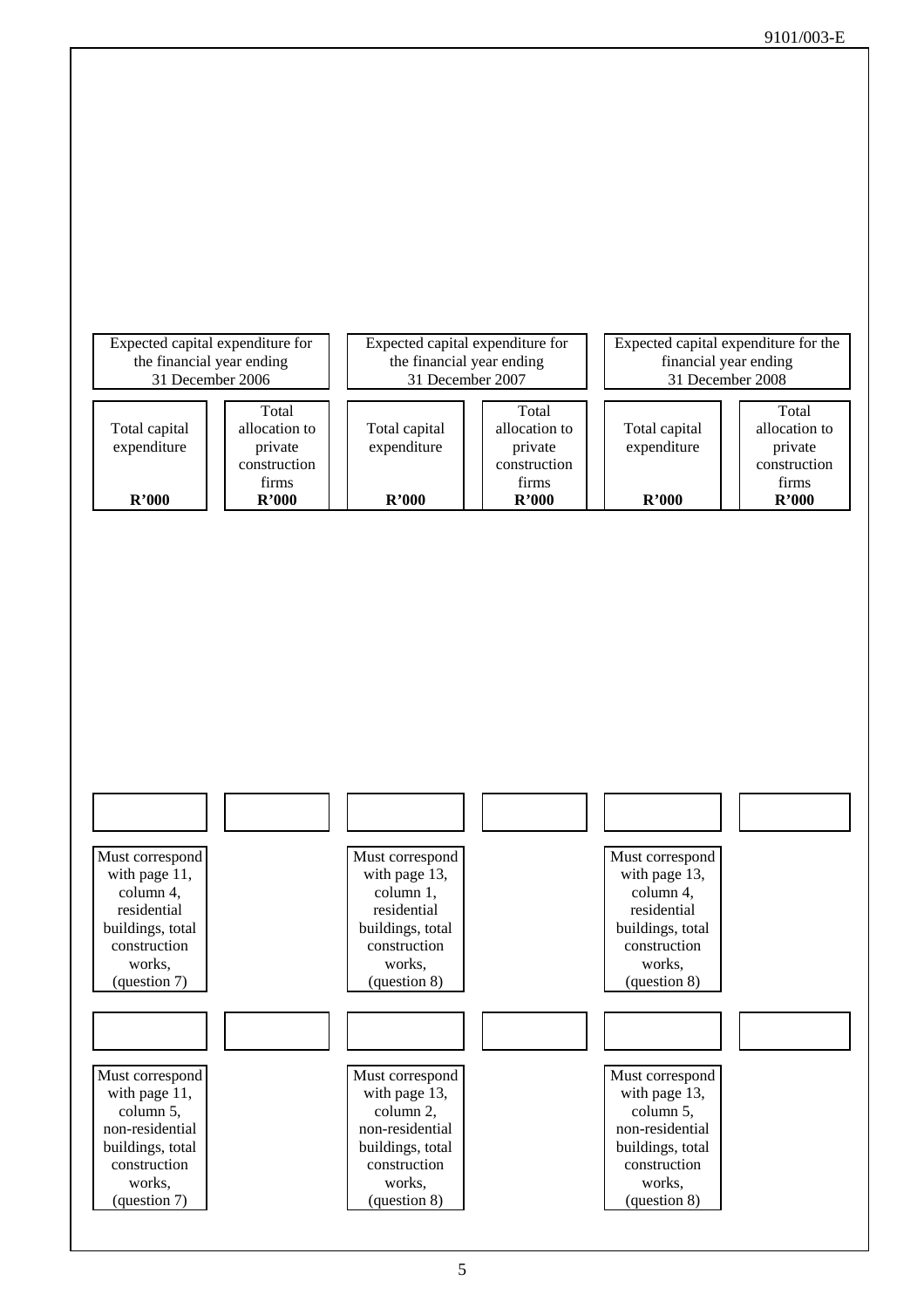|                                                                                                                | Actual capital expenditure for the<br>financial year ended<br>31 December 2005                                   |                                                            |
|----------------------------------------------------------------------------------------------------------------|------------------------------------------------------------------------------------------------------------------|------------------------------------------------------------|
| Type of capital expenditure                                                                                    | Total capital<br>expenditure                                                                                     | Total<br>allocation to<br>private<br>construction<br>firms |
|                                                                                                                | R'000                                                                                                            | R'000                                                      |
|                                                                                                                |                                                                                                                  |                                                            |
| <b>Include</b><br>Airports, ports, parking sites,<br>afforestation and<br>improvement of sports<br>facilities. | Must correspond<br>with page 11,<br>column 3,<br>other<br>construction<br>works, total<br>construction<br>works, |                                                            |
|                                                                                                                | (question 7)                                                                                                     |                                                            |
| 2. Subtotal: Construction works (Questions 1.1 to 1.3)                                                         |                                                                                                                  |                                                            |
|                                                                                                                |                                                                                                                  |                                                            |
| Expenditure on machinery and equipment that are capitalised:<br>4.                                             |                                                                                                                  |                                                            |
|                                                                                                                |                                                                                                                  |                                                            |
|                                                                                                                |                                                                                                                  |                                                            |
|                                                                                                                |                                                                                                                  |                                                            |
| Specify                                                                                                        |                                                                                                                  |                                                            |
|                                                                                                                |                                                                                                                  |                                                            |
| 5. Expenditure on land and existing buildings                                                                  |                                                                                                                  |                                                            |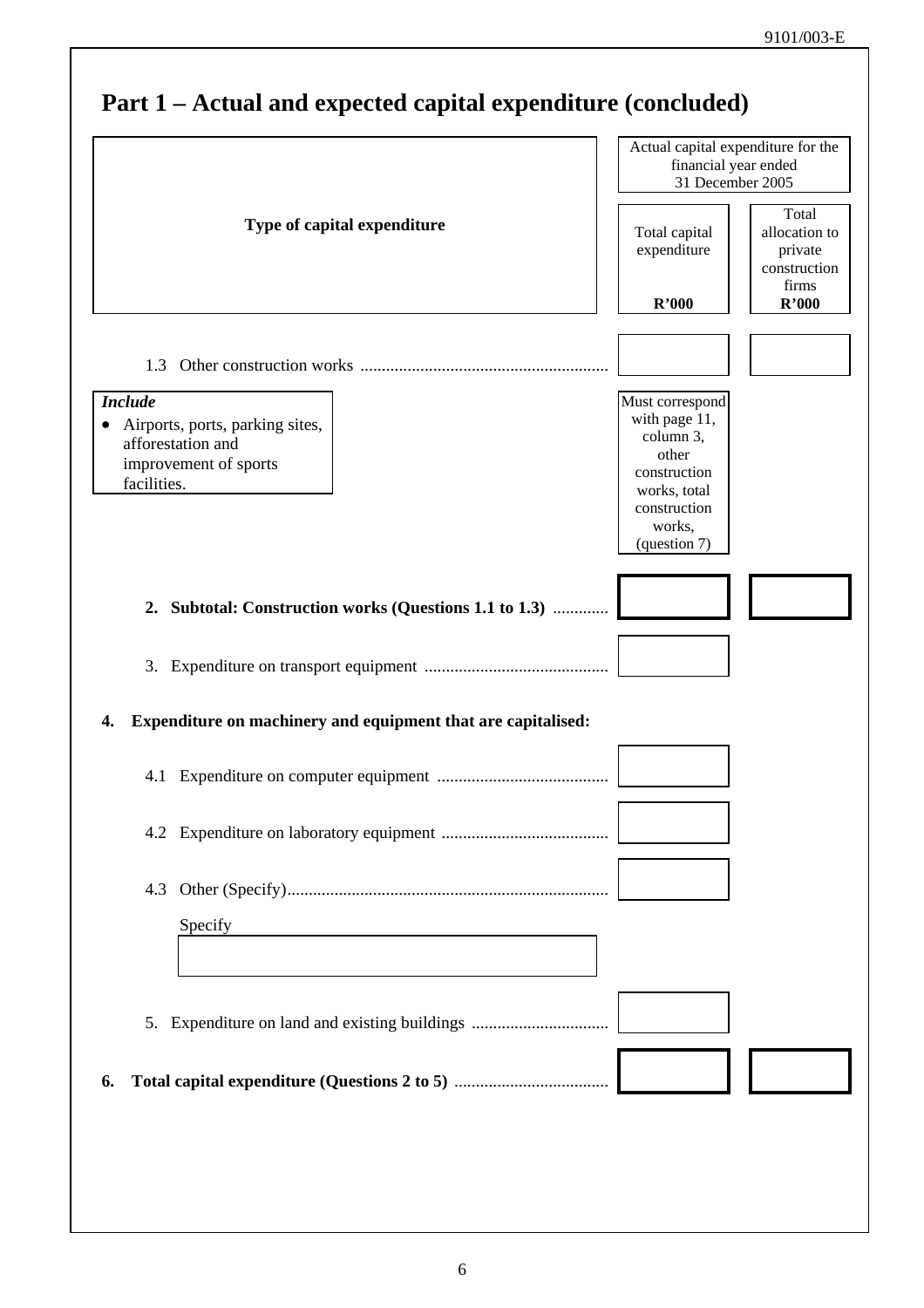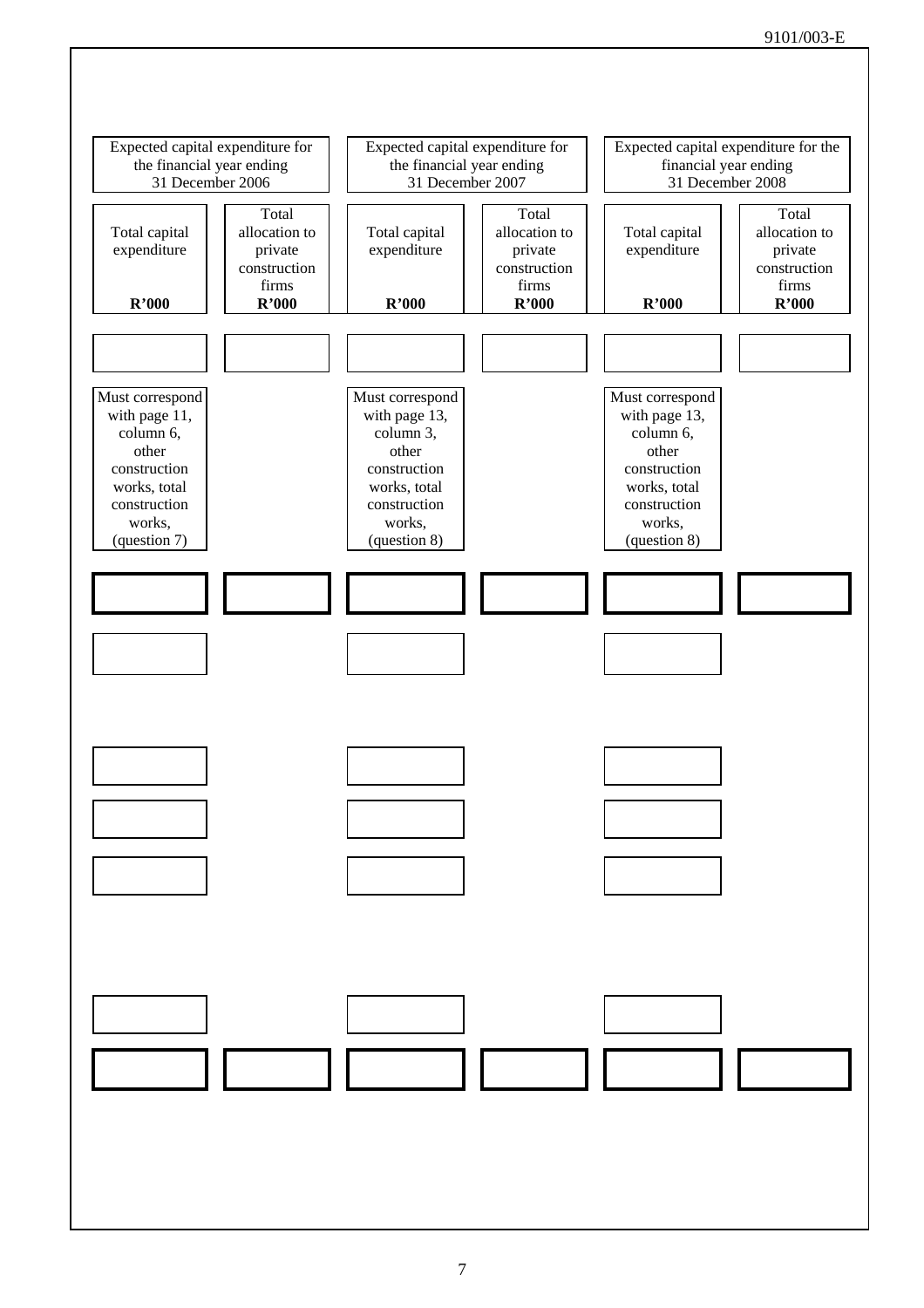## **Part 2 – Actual and expected expenditure on construction works by Municipality or town**

#### *Note*

- **Separate sheets of paper should be used for every financial year, if the space provided in part 2 is not enough.**
- State the actual and expected expenditure on **construction works** shown in part 1 (pages 4 to 7) by municipality or town.
- **Residential buildings include** houses, flats, hostels and other accommodation.
- **Non-residential buildings include** offices, clinics, hospitals, restaurants and hotels.
- **All other construction works** include electricity supply, electricity networks, airports, ports, parking sites, water, roads, afforestation and improvement of sports facilities.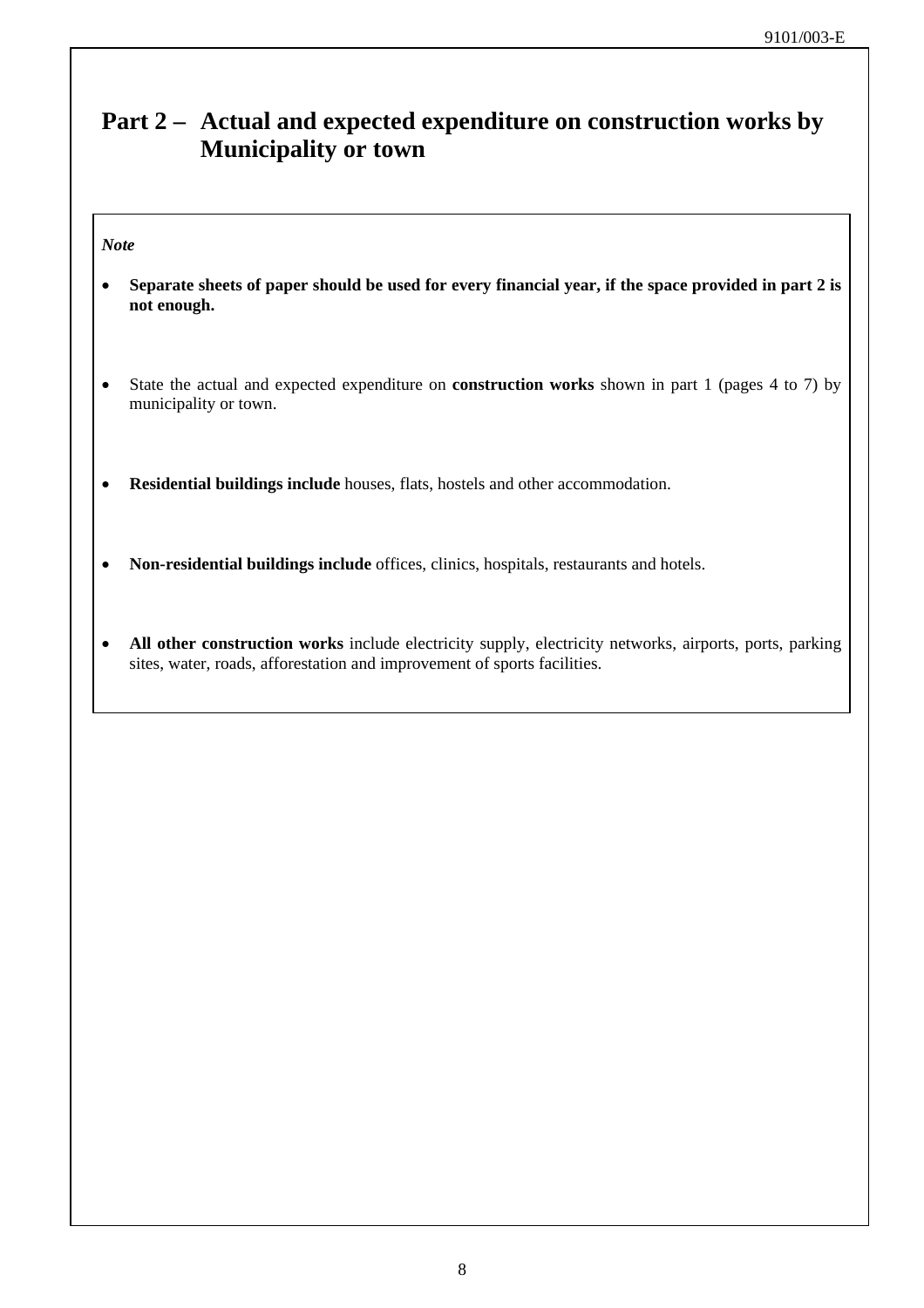# **PLEASE TURN OVER**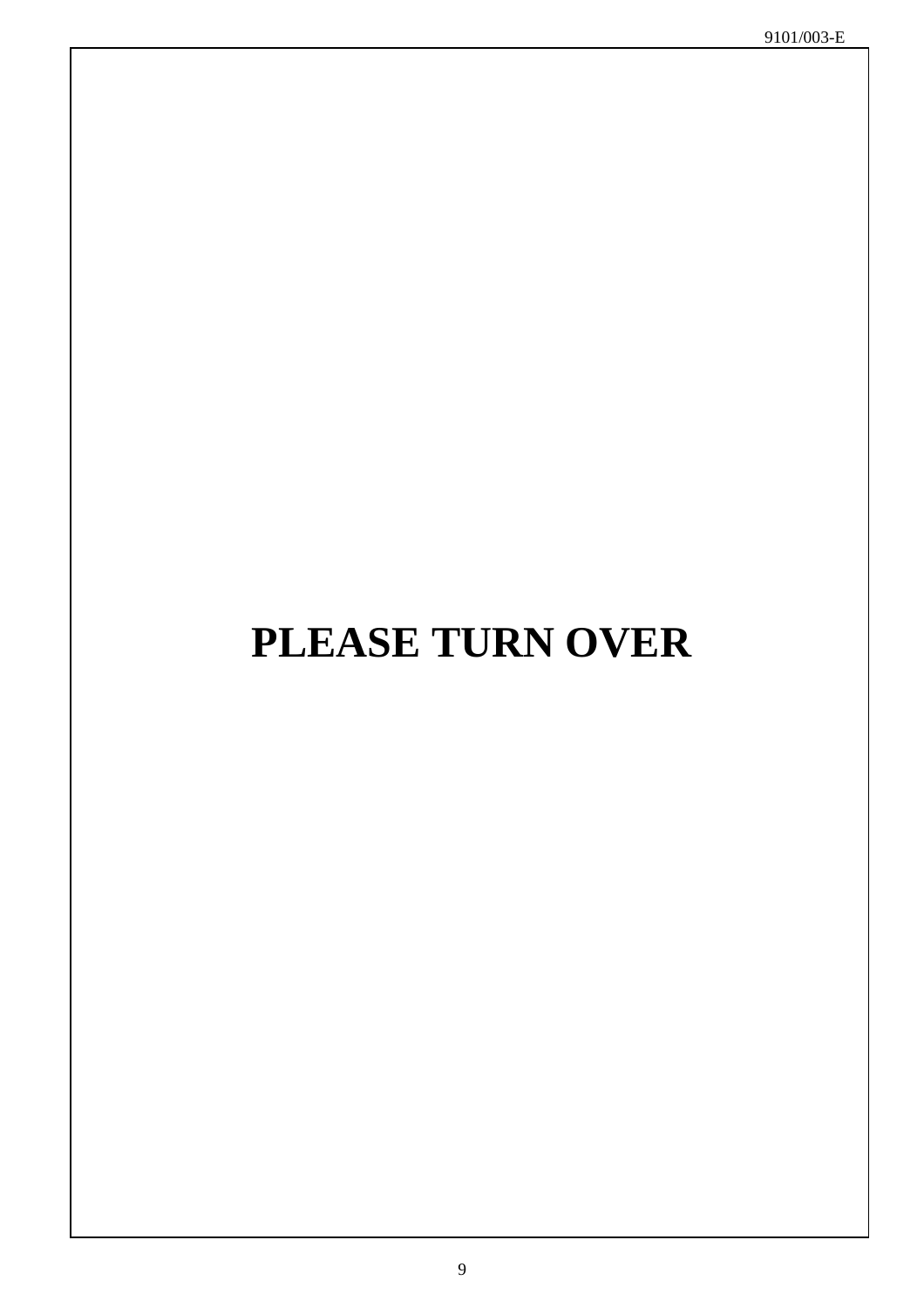## Part 2 - Actual and expected expenditure on construction works.

7. Expected expenditure on construction works for the financial year ending 2005 and 2006

| Municipality / Town             |  |
|---------------------------------|--|
|                                 |  |
| 2.                              |  |
| 3.                              |  |
| 4.                              |  |
| 5.                              |  |
| 6.                              |  |
| 7.                              |  |
| 8.                              |  |
| 9.                              |  |
| 10.                             |  |
| $11. \,$                        |  |
| 12.                             |  |
| $\boxed{13}$ .                  |  |
| 14.                             |  |
| 15.<br>16.                      |  |
| <b>Total construction works</b> |  |
|                                 |  |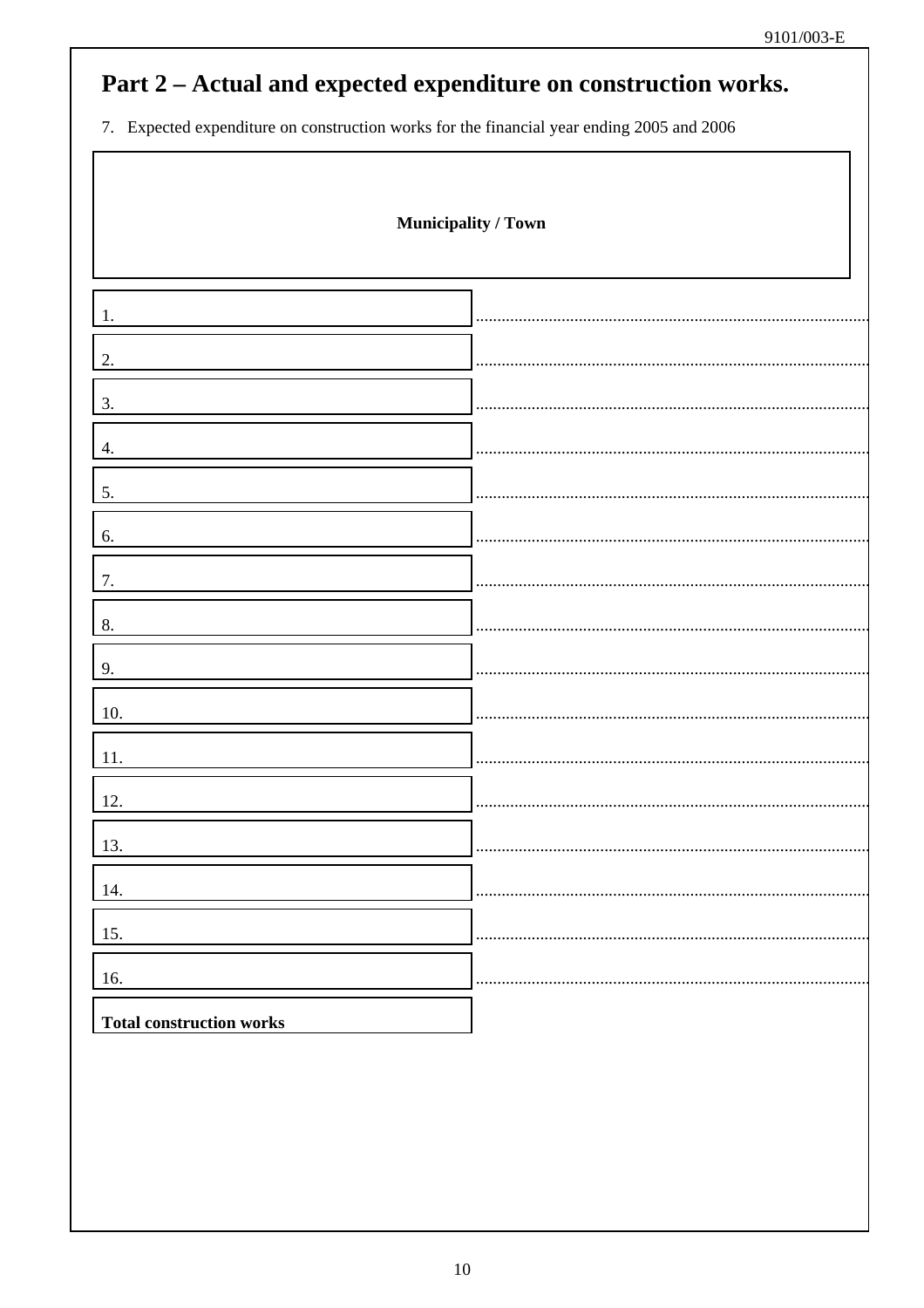| Actual expenditure on constructions for the financial<br>year ending 31 December 2005 |                                           |                                         |                                   | Expected expenditure on construction for the<br>financial year ending 31 December 2006 |                                         |
|---------------------------------------------------------------------------------------|-------------------------------------------|-----------------------------------------|-----------------------------------|----------------------------------------------------------------------------------------|-----------------------------------------|
| Residential<br>buildings<br>R'000                                                     | Non-<br>residential<br>buildings<br>R'000 | Other<br>construction<br>works<br>R'000 | Residential<br>buildings<br>R'000 | Non-<br>residential<br>buildings<br>R'000                                              | Other<br>construction<br>works<br>R'000 |
|                                                                                       |                                           |                                         |                                   |                                                                                        |                                         |
|                                                                                       |                                           |                                         |                                   |                                                                                        |                                         |
|                                                                                       |                                           |                                         |                                   |                                                                                        |                                         |
|                                                                                       |                                           |                                         |                                   |                                                                                        |                                         |
|                                                                                       |                                           |                                         |                                   |                                                                                        |                                         |
|                                                                                       |                                           |                                         |                                   |                                                                                        |                                         |
|                                                                                       |                                           |                                         |                                   |                                                                                        |                                         |
|                                                                                       |                                           |                                         |                                   |                                                                                        |                                         |
|                                                                                       |                                           |                                         |                                   |                                                                                        |                                         |
|                                                                                       |                                           |                                         |                                   |                                                                                        |                                         |
|                                                                                       |                                           |                                         |                                   |                                                                                        |                                         |
|                                                                                       |                                           |                                         |                                   |                                                                                        |                                         |
|                                                                                       |                                           |                                         |                                   |                                                                                        |                                         |
|                                                                                       |                                           |                                         |                                   |                                                                                        |                                         |
|                                                                                       |                                           |                                         |                                   |                                                                                        |                                         |
|                                                                                       |                                           |                                         |                                   |                                                                                        |                                         |
|                                                                                       |                                           |                                         |                                   |                                                                                        |                                         |
|                                                                                       |                                           |                                         |                                   |                                                                                        |                                         |
|                                                                                       |                                           |                                         |                                   |                                                                                        |                                         |
|                                                                                       |                                           |                                         |                                   |                                                                                        |                                         |
|                                                                                       |                                           |                                         |                                   |                                                                                        |                                         |
|                                                                                       |                                           |                                         |                                   |                                                                                        |                                         |
|                                                                                       |                                           |                                         |                                   |                                                                                        |                                         |
|                                                                                       |                                           |                                         |                                   |                                                                                        |                                         |
|                                                                                       |                                           |                                         |                                   |                                                                                        |                                         |
|                                                                                       |                                           |                                         |                                   |                                                                                        |                                         |
|                                                                                       |                                           |                                         |                                   |                                                                                        |                                         |
|                                                                                       |                                           |                                         |                                   |                                                                                        |                                         |
|                                                                                       |                                           |                                         |                                   |                                                                                        |                                         |
|                                                                                       |                                           |                                         |                                   |                                                                                        |                                         |
|                                                                                       |                                           |                                         |                                   |                                                                                        |                                         |
|                                                                                       |                                           |                                         |                                   |                                                                                        |                                         |
| Must                                                                                  | Must                                      | Must                                    | Must                              | Must                                                                                   | Must                                    |
| correspond<br>with the amount                                                         | correspond<br>with the amount             | correspond<br>with the amount           | correspond<br>with the amount     | correspond<br>with the amount                                                          | correspond<br>with the amount           |
| under the total                                                                       | under the total                           | under the total                         | under the total                   | under the total                                                                        | under the total                         |
| capital                                                                               | capital                                   | capital                                 | capital                           | capital                                                                                | capital                                 |
| expenditure<br>column for                                                             | expenditure<br>column for                 | expenditure<br>column for               | expenditure<br>column for         | expenditure<br>column for                                                              | expenditure<br>column for               |
| 2004, question                                                                        | 2004, question                            | 2004, question                          | 2005, question                    | 2005, question                                                                         | 2005, question                          |
| 1.1, page 4                                                                           | 1.2, page 4                               | 1.3, page 6                             | 1.1, page 5                       | 1.2, page 5                                                                            | 1.3, page 7                             |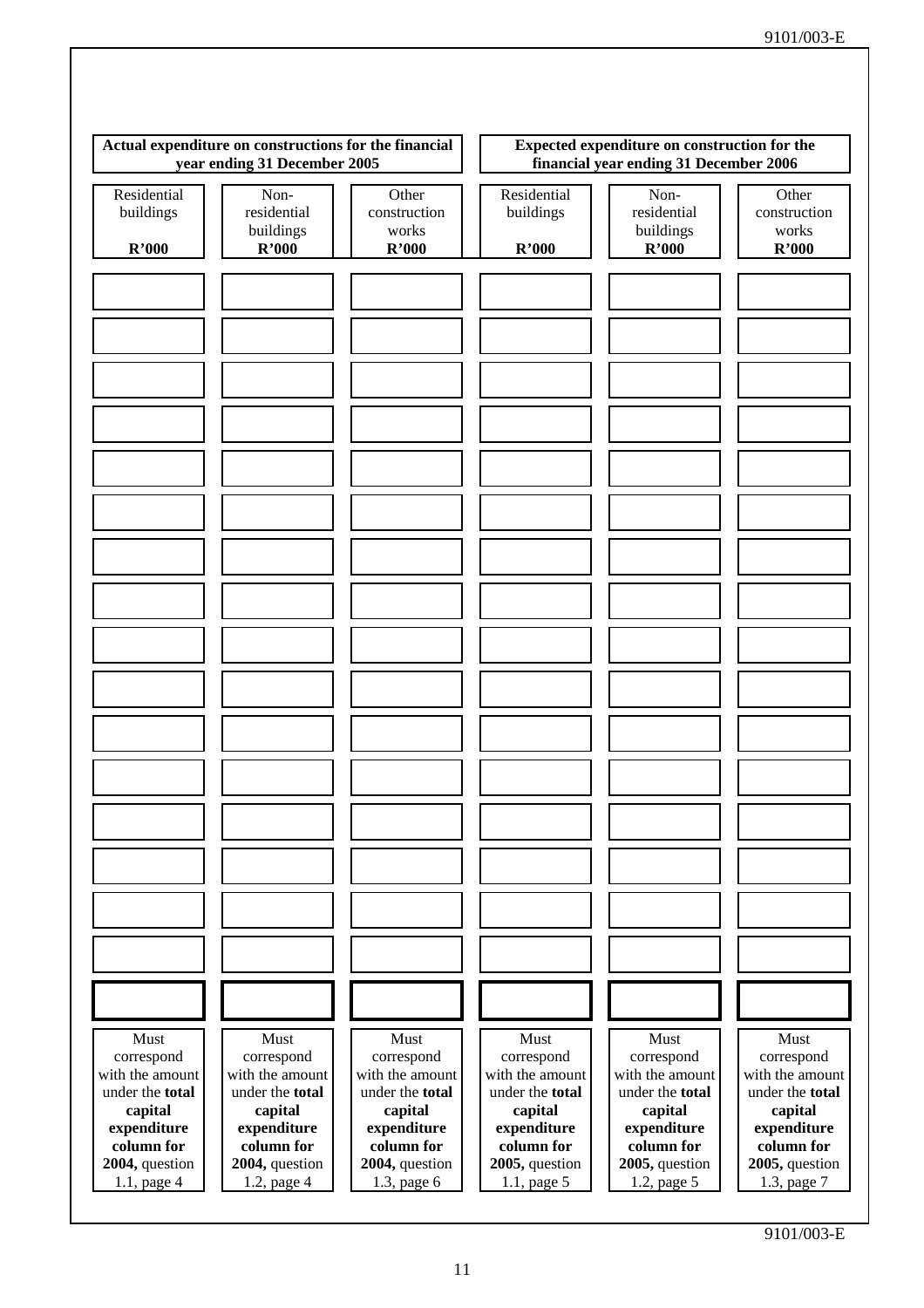# Part 2 – Actual and expected expenditure on construction works.

8. Expected expenditure on construction works for the financial year ending 2007 and 2008

 $\sqrt{ }$ 

|                                 | Municipality / Town |
|---------------------------------|---------------------|
| 1.                              |                     |
| 2.                              |                     |
| 3.                              |                     |
| 4.                              |                     |
| 5.                              |                     |
| 6.                              |                     |
| 7.                              |                     |
| 8.                              |                     |
| 9.                              |                     |
| 10.                             |                     |
| 11.                             |                     |
| 12.                             |                     |
| 13.                             |                     |
| 14.<br>15.                      |                     |
| 16.                             |                     |
| <b>Total construction works</b> |                     |
|                                 |                     |
|                                 |                     |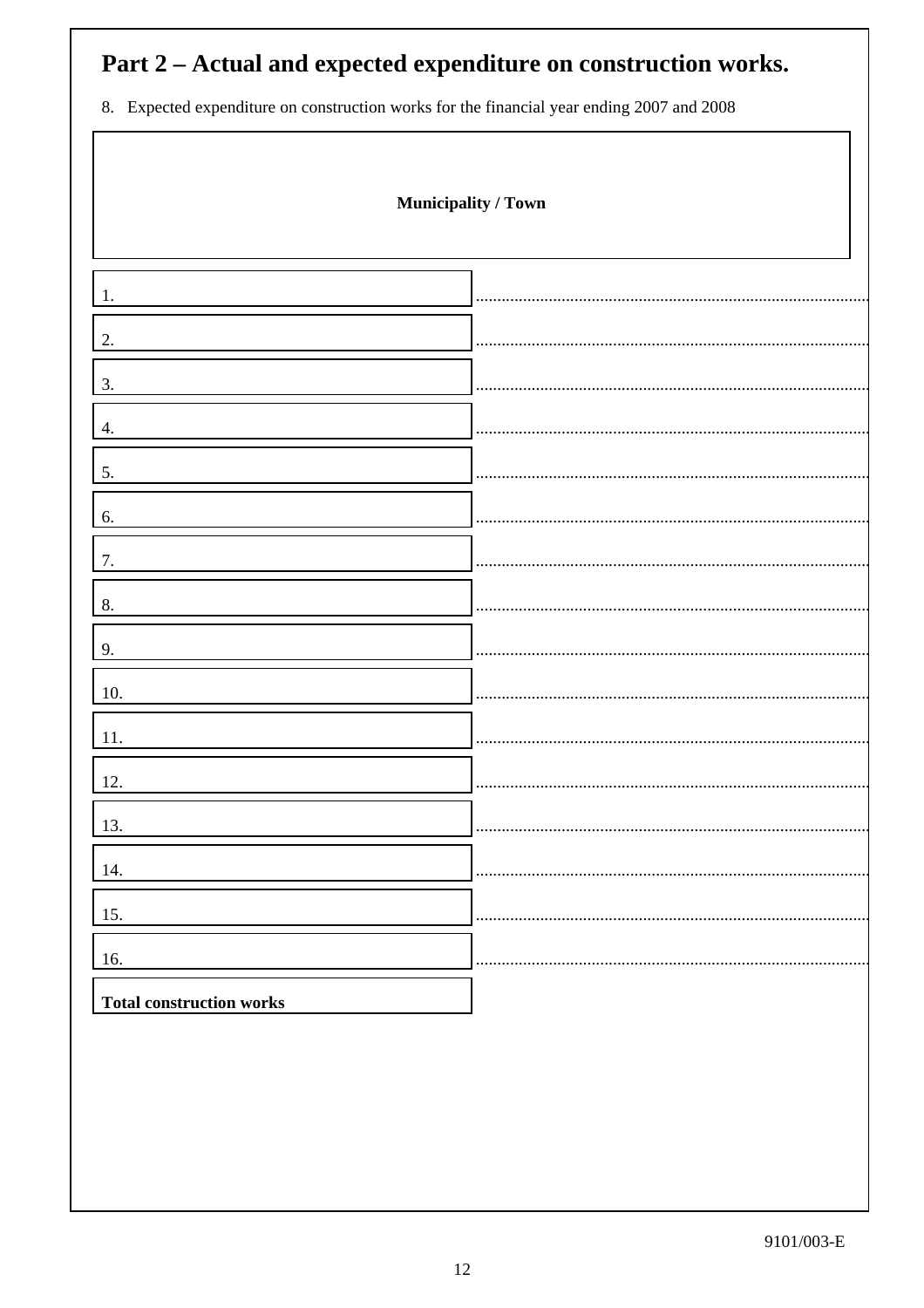| Expected expenditure on constructions for the<br>financial year ending 31 December 2007                            |                                                                                                                    | Expected expenditure on construction for the<br>financial year ending 31 December 2008                             |                                                                                                                    |                                                                                                                    |                                                                                                                    |
|--------------------------------------------------------------------------------------------------------------------|--------------------------------------------------------------------------------------------------------------------|--------------------------------------------------------------------------------------------------------------------|--------------------------------------------------------------------------------------------------------------------|--------------------------------------------------------------------------------------------------------------------|--------------------------------------------------------------------------------------------------------------------|
| Residential<br>buildings                                                                                           | Non-<br>residential<br>buildings                                                                                   | Other<br>construction<br>works                                                                                     | Residential<br>buildings                                                                                           | Non-<br>residential<br>buildings                                                                                   | Other<br>construction<br>works                                                                                     |
| R'000                                                                                                              | R'000                                                                                                              | R'000                                                                                                              | R'000                                                                                                              | R'000                                                                                                              | R'000                                                                                                              |
|                                                                                                                    |                                                                                                                    |                                                                                                                    |                                                                                                                    |                                                                                                                    |                                                                                                                    |
|                                                                                                                    |                                                                                                                    |                                                                                                                    |                                                                                                                    |                                                                                                                    |                                                                                                                    |
|                                                                                                                    |                                                                                                                    |                                                                                                                    |                                                                                                                    |                                                                                                                    |                                                                                                                    |
|                                                                                                                    |                                                                                                                    |                                                                                                                    |                                                                                                                    |                                                                                                                    |                                                                                                                    |
|                                                                                                                    |                                                                                                                    |                                                                                                                    |                                                                                                                    |                                                                                                                    |                                                                                                                    |
|                                                                                                                    |                                                                                                                    |                                                                                                                    |                                                                                                                    |                                                                                                                    |                                                                                                                    |
|                                                                                                                    |                                                                                                                    |                                                                                                                    |                                                                                                                    |                                                                                                                    |                                                                                                                    |
|                                                                                                                    |                                                                                                                    |                                                                                                                    |                                                                                                                    |                                                                                                                    |                                                                                                                    |
|                                                                                                                    |                                                                                                                    |                                                                                                                    |                                                                                                                    |                                                                                                                    |                                                                                                                    |
|                                                                                                                    |                                                                                                                    |                                                                                                                    |                                                                                                                    |                                                                                                                    |                                                                                                                    |
|                                                                                                                    |                                                                                                                    |                                                                                                                    |                                                                                                                    |                                                                                                                    |                                                                                                                    |
|                                                                                                                    |                                                                                                                    |                                                                                                                    |                                                                                                                    |                                                                                                                    |                                                                                                                    |
|                                                                                                                    |                                                                                                                    |                                                                                                                    |                                                                                                                    |                                                                                                                    |                                                                                                                    |
|                                                                                                                    |                                                                                                                    |                                                                                                                    |                                                                                                                    |                                                                                                                    |                                                                                                                    |
|                                                                                                                    |                                                                                                                    |                                                                                                                    |                                                                                                                    |                                                                                                                    |                                                                                                                    |
|                                                                                                                    |                                                                                                                    |                                                                                                                    |                                                                                                                    |                                                                                                                    |                                                                                                                    |
|                                                                                                                    |                                                                                                                    |                                                                                                                    |                                                                                                                    |                                                                                                                    |                                                                                                                    |
| Must<br>correspond<br>with the amount<br>under the total<br>capital<br>expenditure<br>column for<br>2006, question | Must<br>correspond<br>with the amount<br>under the total<br>capital<br>expenditure<br>column for<br>2006, question | Must<br>correspond<br>with the amount<br>under the total<br>capital<br>expenditure<br>column for<br>2006, question | Must<br>correspond<br>with the amount<br>under the total<br>capital<br>expenditure<br>column for<br>2007, question | Must<br>correspond<br>with the amount<br>under the total<br>capital<br>expenditure<br>column for<br>2007, question | Must<br>correspond<br>with the amount<br>under the total<br>capital<br>expenditure<br>column for<br>2007, question |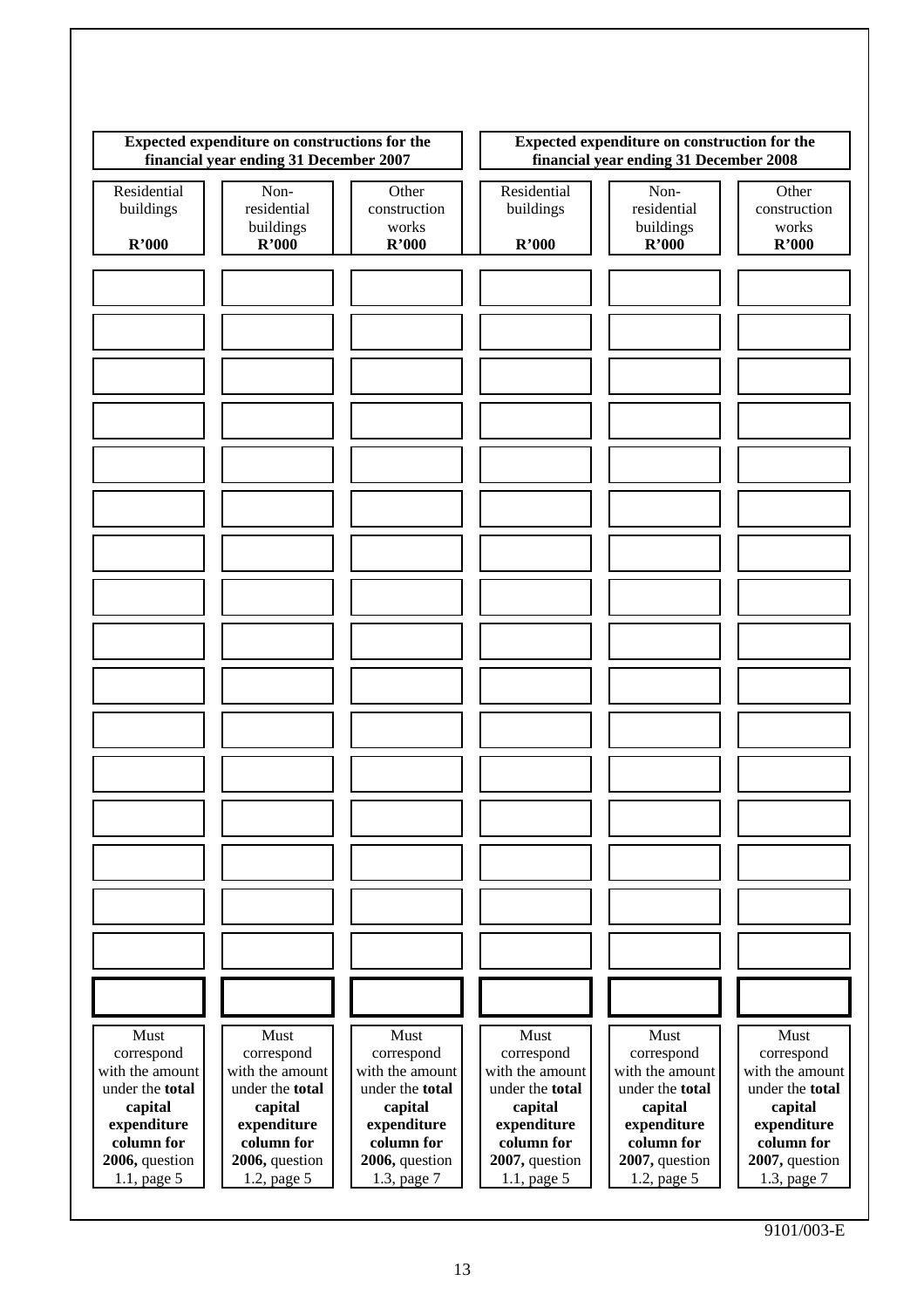## **Part 3 – Source of finance for capital expenditure and new construction work**

#### *Note*

• Furnish the amounts for the financing of capital expenditure as shown in part 1, against the relevant source.

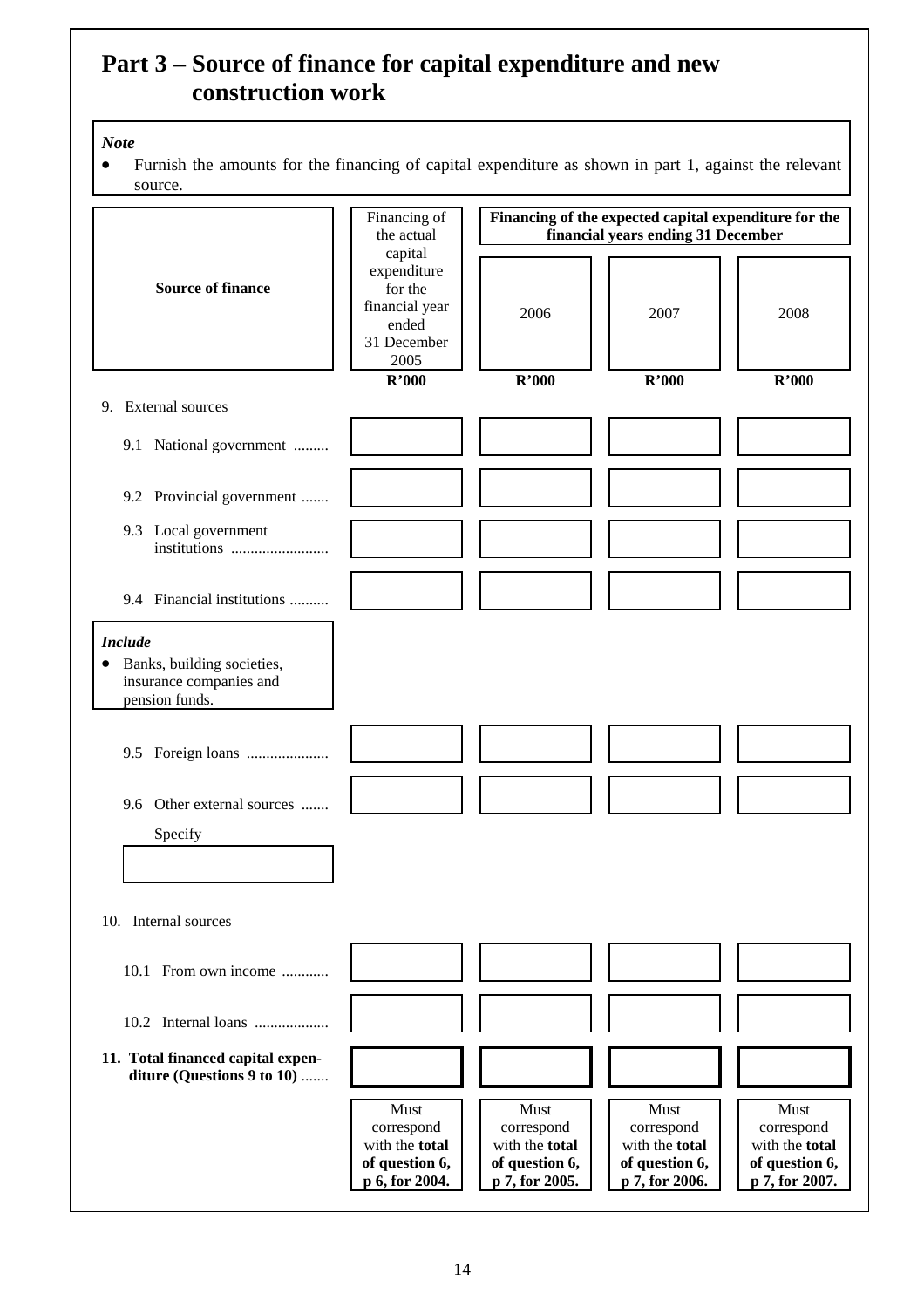## **Part 4 – Comments**

12. To minimise queries from Stats SA regarding the data provided, please provide comments on:

- Any substantial increases or decreases (deviations) from your previous completed questionnaire.
- Any information you have supplied on this questionnaire.
- Changes in this institution (e.g. amalgamations).
- Any unusual circumstances affecting the data provided: and
- Any other difficulties with the completion of the questionnaire.

| 13. Please provide an estimate of the time take to complete this questionnaire. |       |         |
|---------------------------------------------------------------------------------|-------|---------|
|                                                                                 | hours | minutes |
|                                                                                 | hours | minutes |
|                                                                                 | hours | minutes |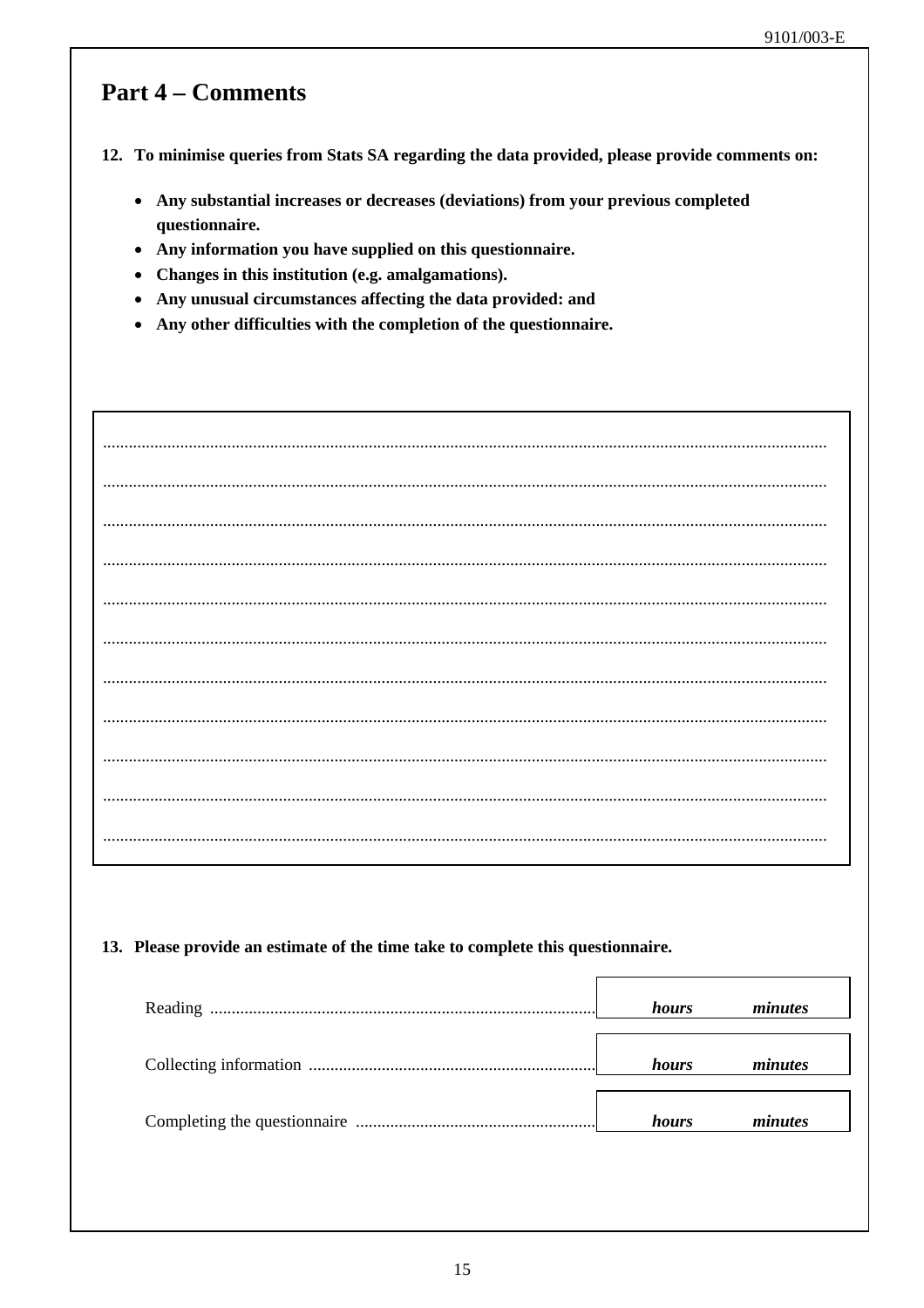### 14. Please indicate your preferred way of reporting information to Stats SA.